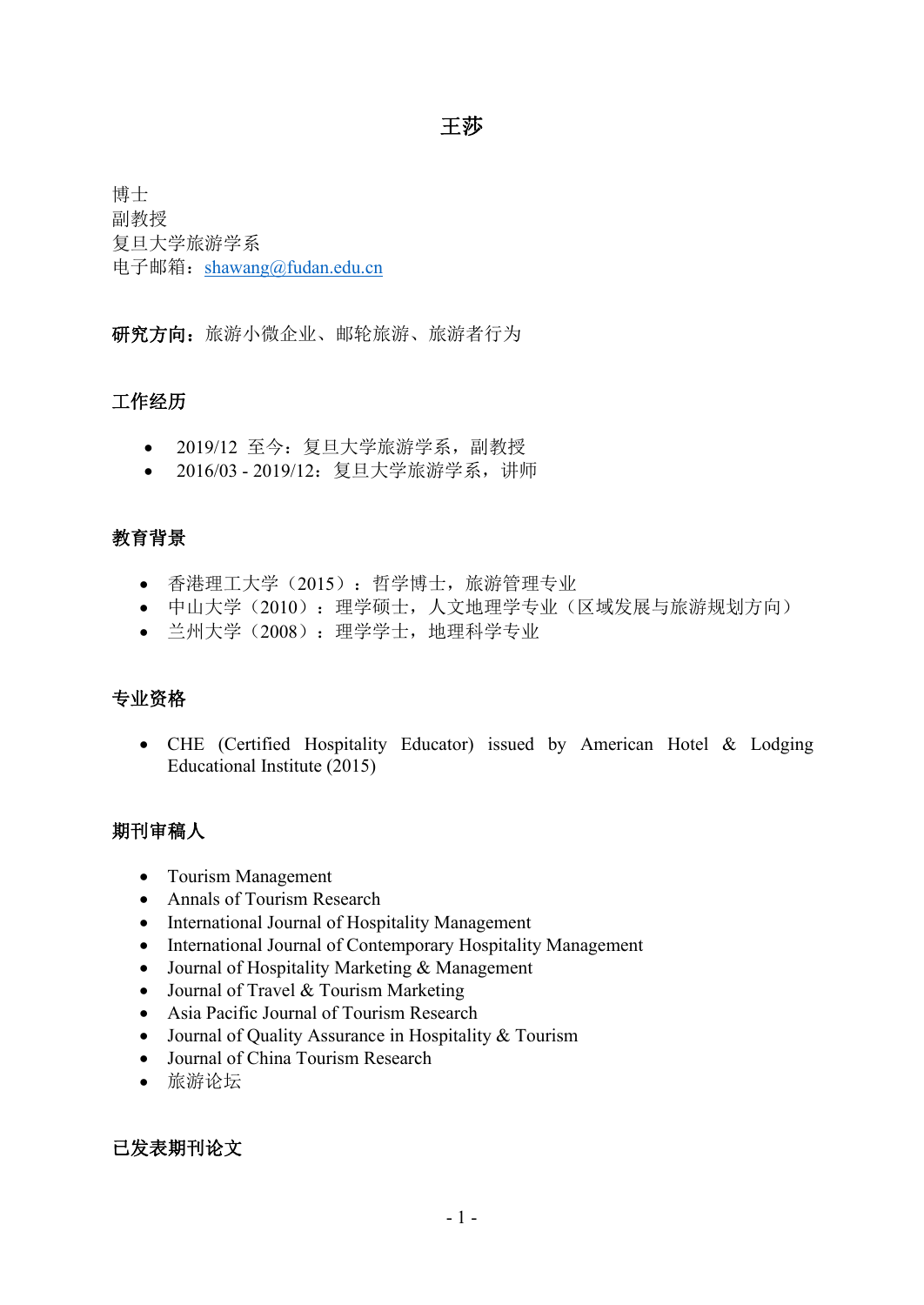#### 英文论文:

- 1) **Wang, S.**, Hung, K., Li, M., and Qiu, H. (2020). Developing a customer loyalty model for guest houses in China: A congruity-based perspective. *Tourism Review,* DOI: 10.1108/TR-05-2019-0166. (SSCI)
- 2) Hung, K., Lee, J.-S., **Wang, S.\*** , and Petrick, J. F. (2020). Constraints to cruising across cultures and time. *International Journal of Hospitality Management,* https://doi.org/10.1016/j.ijhm.2020.102576. (SSCI 一区, 通讯作者)
- 3) Liu, C., Hung, K., Wang. D., and **Wang, S.\*** (2019). Determinants ofself-service technology adoption and implementation in hotels: The case of China. *Journal of Hospitality Marketing & Management,* DOI: 10.1080/19368623.2020.1689216 (SSCI 一区,通讯作者)
- 4) **Wang, S.\*** , Hung, K., and Huang, W.-J. (2019). Motivations for entrepreneurship in the tourism and hospitality sector: A social cognitive theory perspective. *International Journal of Hospitality Management, 78, 78-88.* (SSCI  $-\overline{X}$ )
- 5) Hung, K., **Wang, S.\*** , Denizci Guillet, B., and Liu, Z. (2019). An overview of cruise tourism research through comparison of cruise studies published in English and Chinese. *International Journal of Hospitality Management, 77,* 207-216. (SSCI 一 区,通讯作者)
- 6) **Wang, S.\*** , Hung, K., and Lin, P. M. C. (2018). Entrepreneurial motivation and destination evolution. *Journal of China Tourism Research, 14*(2), 158-176.
- 7) **Wang, S.**, Hung, K., and Li, M.**\*** (2018). Development of measurement scale for functional congruity in guest houses. *Tourism Management*,  $68, 23-31$ . (SSCI  $-\boxtimes$ )
- 8) Huang, W., Xiao, H., and **Wang, S.** (2018). Airports as liminal space. *Annals of Tourism Research, 70, 1-13.* (SSCI  $-\overline{X}$ )
- 9) **Wang, S.\*** , and Hung, K. (2015). Customer perceptions of critical success factors for guest houses. *International Journal of Hospitality Management, 48*(7), 92-101. (SSCI 一区)
- 10) Hung, K., **Wang, S.\*** , and Tang, C. H. (2015). Understanding the normative expectations of customers toward Buddhism-themed hotels: A revisit of service quality. *International Journal of Contemporary Hospitality Management, 27*(7), 1409-1411. (SSCI 一区, 通讯作者)
- 11) Wassler, P., **Wang, S.**, and Hung, K. (2015). Towards the understanding of Chinese collaboration in hospitality – The opinions of professionals. *Journal of China Tourism Research, 11*(2), 200-213.
- 12) **Wang, S.\*** , Hung, K., and Bao, J. (2015). Is lifestyle tourism business in the age of commercialization just a dream? Challenges and remedies. *Journal of China Tourism Research, 11*(1), 19-34.

#### 中文论文:

1) 褚天韵,王莎,范一林. 国内外乡村旅游研究综述. 《复旦旅游学集刊》第八辑, 436-447 页,2019 年 11 月,上海辞书出版社。

### 学术会议

1) 王莎. (2020). 历史城镇本地旅游小企业可持续经营的理论研究. 2020 年《旅游学 刊》中国旅游研究年会,2020 年 11 月 7-8 日,广州,中国.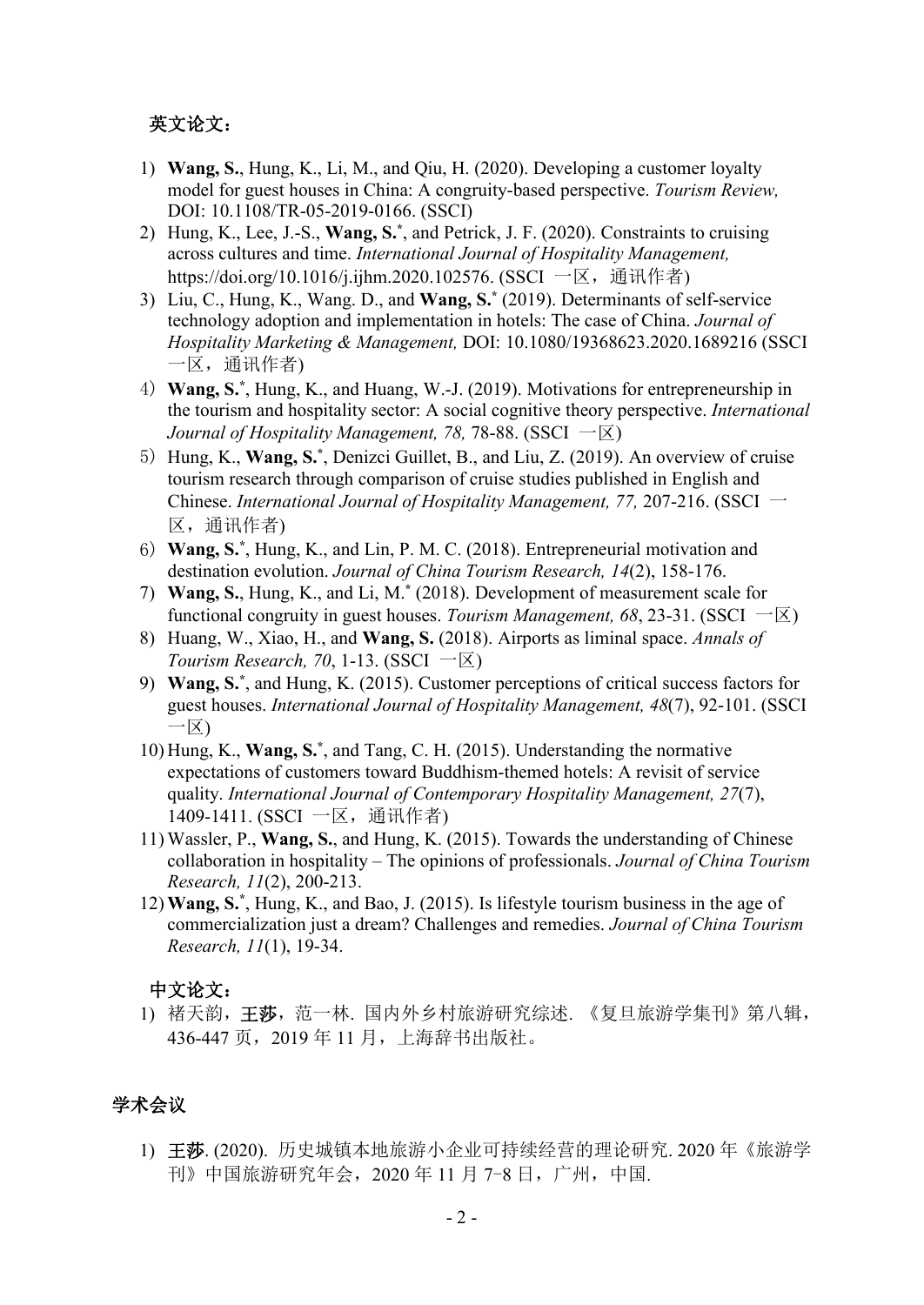- 2) Hung, K., **Wang, S.\*** , Lee, J.-S., and Petrick, J. F. (2020). Longitudinal and cross-cultural perspective of constraints to cruising. *APacCHRIE 2020 Conference*, October 27-28, 2020, The Hong Kong Polytechnic University, Hong Kong SAR, China.
- 3) 王莎. (2019). 乡村旅游小微企业可持续发展的理论研究. 第一届中国旅游研究 青年前沿论坛,2019 年 9 月 21-22 日,东南大学,南京,中国.
- 4) **Wang, S.** (2019). Understanding the cruising experience of Chinese family vacations with young children: An analysis of online review comments. 2019 APacCHRIE & *EuroCHRIE Joint Conference*, May 22-25, 2019, The Hong Kong Polytechnic University, Hong Kong SAR, China.
- 5) 褚天韵,王莎**\***,范一林.(2018). 国内外乡村旅游研究综述.2018 中国乡村旅游大 会暨第二届上海民宿大会,2018 年 11 月 17-18 日,上海,中国.
- 6) **Wang, S.**, and Hung K. (2016). Understanding the Small Tourism Business Owner in Chinese Historical Towns: Conceptualization of Lifestyle Orientation and Business Orientation. *6 th Biennial International Tourism Studies Association Conference*, August 17-19, 2016, University of Greenwich, London, United Kingdom.
- 7) **Wang, S.** (2014). Mainland China Tourists to Hong Kong: Transformation from International Market to Domestic Market? *Travel and Tourism Research Associate (TTRA) Annual International Conference*, June 18-20, 2014, Brugge, Belgium.
- 8) **Wang, S.**, and Hung, K. (2014). Understanding the small tourism business owner in historical towns: Attitude's changing with destination evolution. *Global Tourism & Hospitality Conference and Asia Tourism Forum*, May 18-20, 2014, Hong Kong SAR, China.
- 9) Wassler, P., **Wang, S.**, and Hung, K. (2014). Hospitality and the Asian paradigm: Understanding hotel collaboration in Chia. *ISFAS International Symposium on Fundamental and Applied Science*, March 28-30, 2014, Tokyo, Japan.
- 10) Hung, K., **Wang, S.**, and Tang, C. H. (2012). Understanding the mindset of travellers in developing Buddhism themed hotels. *4 th ITSA Biennial Conference*, August 23-25, 2012, Bali, Indonesia. **Best Paper Award.**
- 11) **Wang, S.**, and Hung, K. (2012). The sustainable development of lifestyle businesses in Mainland China: challenges faced in the evolution of tourism commercialization. *World 11 th Asia Pacific Forum for the Graduate Students Research in Tourism (APF)*, May 22-24, 2012, Hotel Icon, Hong Kong SAR, China.
- 12) 王莎,保继刚. (2009). 国内外可替代性旅游研究综述. 第六界旅游前沿国际学术 研讨会——可持续与可替代性旅游国际会议, 2009年7月 11-13日, 桂林, 中 国.

# 科研项目

- 主持(进展中):国家自然科学基金青年项目:"资源依赖理论视角下历史城镇 本地旅游小企业可持续经营的理论构建与实证研究"(批准号: 71804027), 2019.01-2021.12
- 主持(已结项):上海市哲学社会科学规划青年课题:"推进上海建设成为亚太 地区邮轮中心的对策研究"(批准号:2017EGL002),2017-2019
- 主持(已结项):复旦大学新进青年教师科研起步项目:"中国古镇旅游地家庭 旅馆业发展模式与目的地演化的互动机制研究"(批准号: JIH3154107), 2016-2017